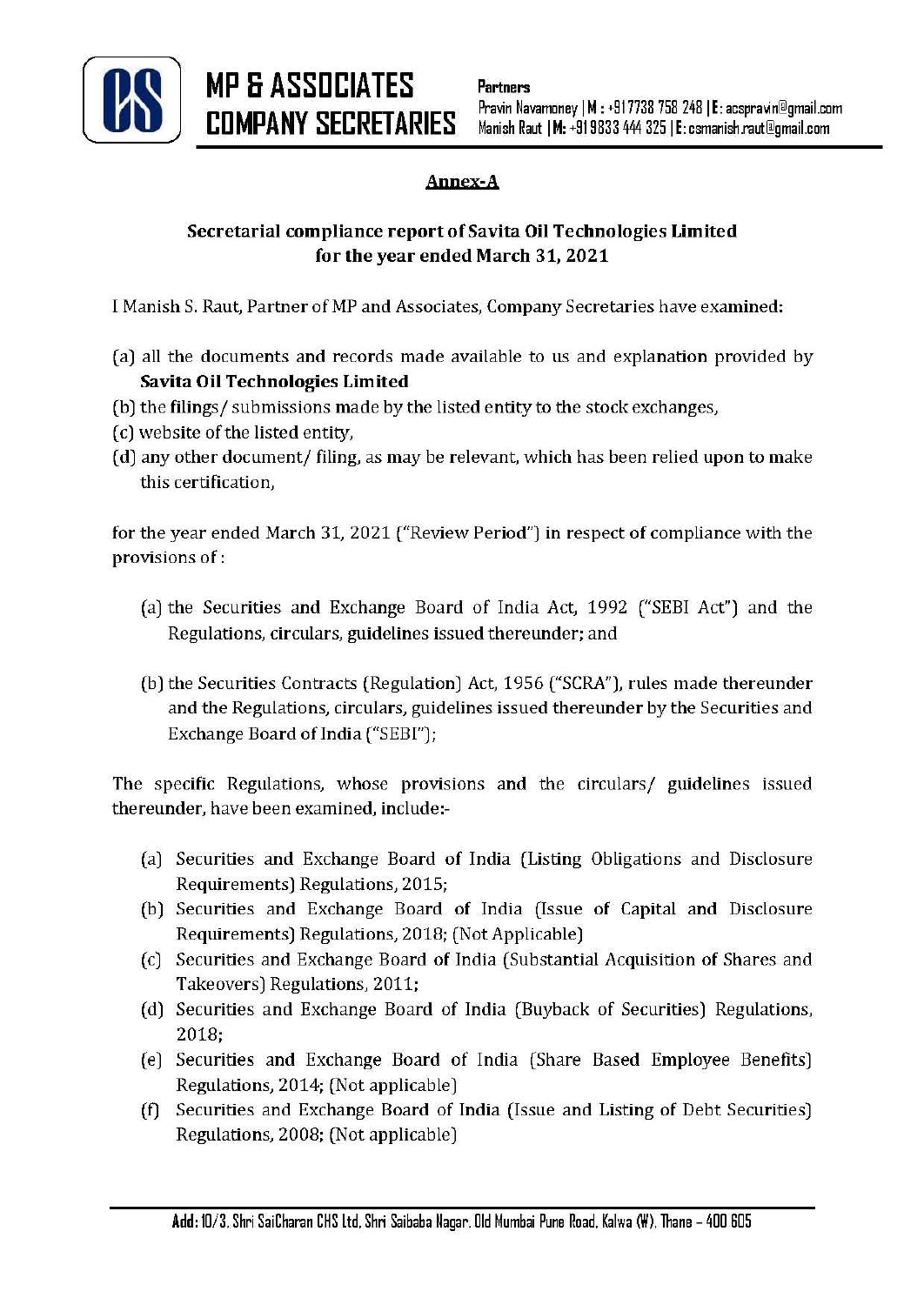- (g) Securities and Exchange Board ofindia(lssue and Listing of Non- Convertible and Redeemable Preference Shares) Regulations,2013; (Not applicable)
- (h) Securities and Exchange Board of India (Prohibition of Insider Trading) Regulations, 2015; and
- (i) Clause  $6(A)$  and  $6(B)$  of the circular No. CIR/CFD/CMD1/114/2019 dated October 18, 2019 issued by the Securities and Exchange Board of India on "Resignation of statutory auditors from listed entities and their material subsidiaries" (Not applicable)

and based on the above examination, I hereby report that, during the Review Period:

(a) The listed entity has complied with the provisions of the above Regulations and circulars/ guidelines issued thereunder, except in respect of matters specified below:-

| Sr.       | Compliance<br><b>Requirement</b>   Deviations |  | Observations/  |  |  |
|-----------|-----------------------------------------------|--|----------------|--|--|
| No.       | (Regulations/<br>circulars/                   |  | Remarks of the |  |  |
|           | guidelines including specific                 |  | Practicing     |  |  |
|           | clause)                                       |  | Company        |  |  |
|           |                                               |  | Secretary      |  |  |
| <b>NA</b> |                                               |  |                |  |  |

- (b) The listed entity has maintained proper records under the provisions of the above Regulations and circulars/ guidelines issued thereunder in so far as it appears from my/our examination of those records.
- (c) The following are the details of actions taken against the listed entity/its promoters/ directors/ material subsidiaries either by SEBI or by Stock Exchanges *(including under the Standard Operating Procedures issued by SEBI through various circulars)* under the aforesaid Acts/ Regulations and circulars/ guidelines issued thereunder:

| Sr. | <b>Action</b> | <b>Details</b><br>of | <b>Details of</b>    | Observations/       |  |  |
|-----|---------------|----------------------|----------------------|---------------------|--|--|
| No. | taken by      | <b>Violation</b>     | action taken         | remarks of<br>the   |  |  |
|     |               |                      | E.g. fines,          | Practicing          |  |  |
|     |               |                      | warning letter       | Company             |  |  |
|     |               |                      | debarment, etc       | Secretary, if any   |  |  |
|     | Stock         | It was observed by   | National<br>Stock    | In its reply to the |  |  |
|     | Exchange      | the Stock exchange   | Exchange<br>$\sigma$ | notice the Company  |  |  |
|     |               | following<br>that    | India<br>Limited     | informed the stock  |  |  |
|     |               | disclosures/reports  | issued a notice to   | exchange that the   |  |  |
|     |               |                      | the<br>Company       | <b>Business</b>     |  |  |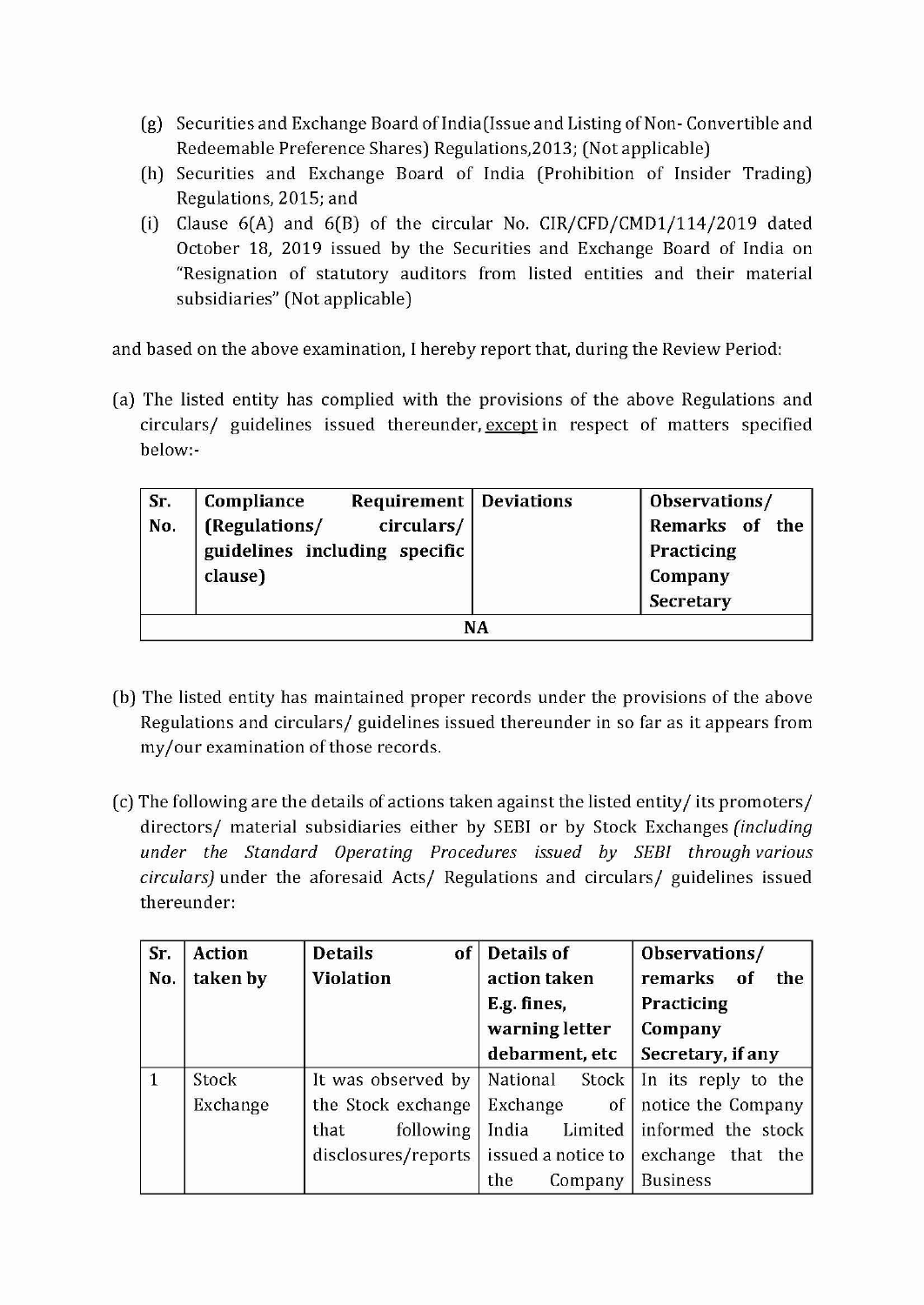|  | were not included      | seeking      | their | Responsibility         |
|--|------------------------|--------------|-------|------------------------|
|  | in the annual report   | reply<br>on. | the   | report<br>was<br>not   |
|  | submitted by the       | matter       |       | applicable to<br>the   |
|  | company:               |              |       | Company till March     |
|  | 1.<br><b>Business</b>  |              |       | 31, 2019 and the       |
|  | Responsibility         |              |       | company                |
|  | Report (applicable     |              |       | inadvertently          |
|  | 1000<br>top<br>to      |              |       | missed<br>out          |
|  | companies)             |              |       | reporting the same     |
|  | 2. Detail of fees paid |              |       | for the year ending    |
|  | the<br>statutory<br>to |              |       | March, 2020 but as     |
|  | all<br>auditor<br>and  |              |       | per the advice of the  |
|  | entities<br>in<br>the  |              |       | exchange<br>the        |
|  | network                |              |       | Company got<br>the     |
|  | firm/network           |              |       | <b>Business</b>        |
|  | entity of which the    |              |       | Responsibility         |
|  | statutory auditor is   |              |       | Report approved in     |
|  | a part                 |              |       | Board<br>its<br>next   |
|  |                        |              |       | Meeting<br>and         |
|  |                        |              |       | published the same     |
|  |                        |              |       | on its website.        |
|  |                        |              |       | With respect to the    |
|  |                        |              |       | query on fees paid to  |
|  |                        |              |       | the<br>Auditor<br>and  |
|  |                        |              |       | other<br>entities      |
|  |                        |              |       | network of which       |
|  |                        |              |       | auditor is a part, the |
|  |                        |              |       | Company<br>clarified   |
|  |                        |              |       | that the fees have     |
|  |                        |              |       | been paid only to the  |
|  |                        |              |       | statutory auditor      |
|  |                        |              |       | and not to any other   |
|  |                        |              |       | entity or network of   |
|  |                        |              |       | which they are part    |
|  |                        |              |       | of and the same has    |
|  |                        |              |       | disclosed in<br>been   |
|  |                        |              |       | the annual report on   |
|  |                        |              |       | the relevant page      |
|  |                        |              |       | that<br>the<br>and     |
|  |                        |              |       | Company<br>would       |
|  |                        |              |       | make a<br>separate     |
|  |                        |              |       | disclosure             |
|  |                        |              |       | regarding the same     |